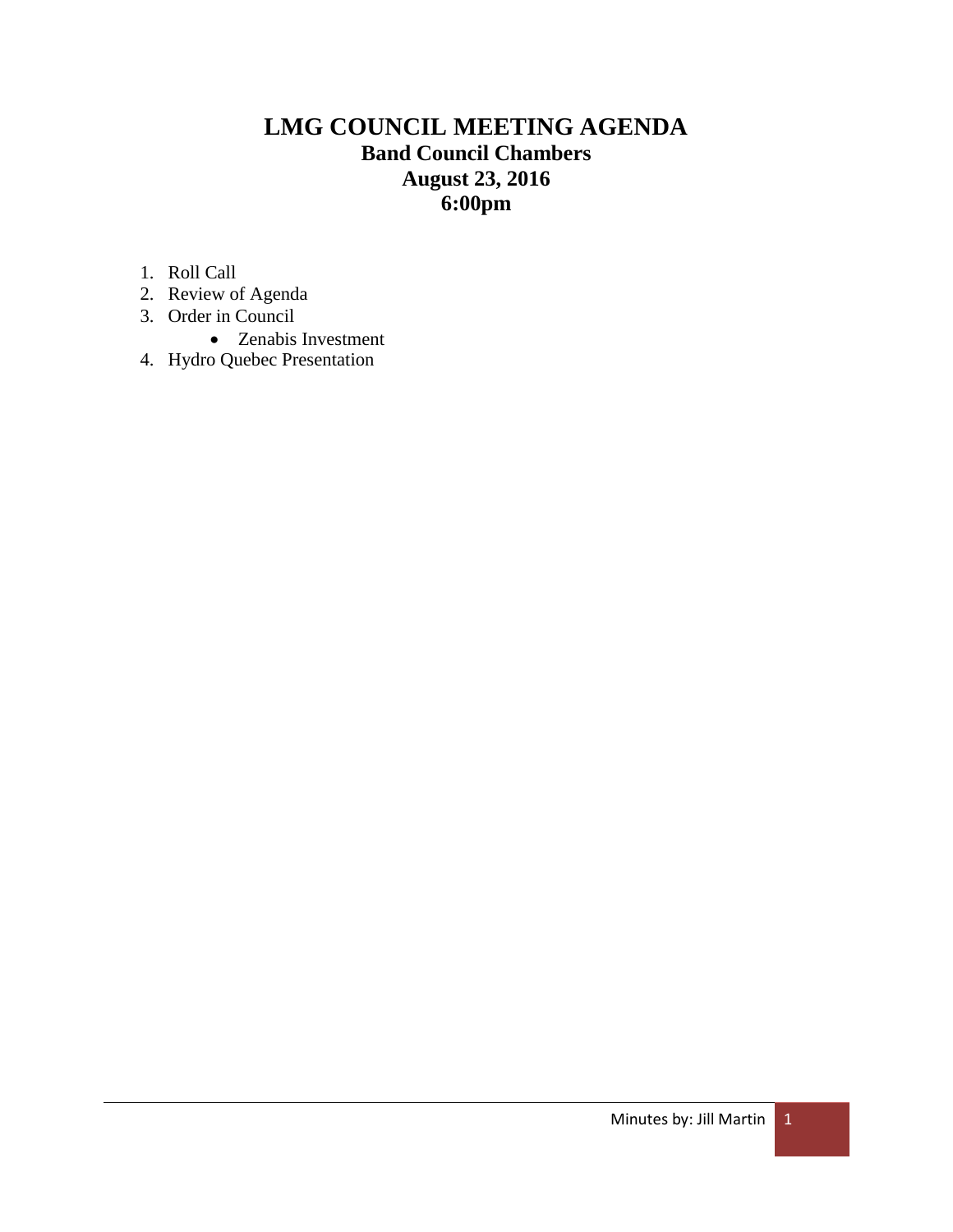## **1. Roll Call**

## **LMG COUNCIL ATTENDEES:**

Chief Darcy Gray Councillor Lloyd Alcon Councillor Annette Barnaby Councillor Dr. Cathy Martin Councillor Sky Metallic Councillor John Murvin Vicaire Councillor Lorna Sook Councillor Sheila Swasson Councillor Kevin Methot

### **Absent:**

 Councillor Gordon Isaac Jr. Councillor Chris Wysote Councillor Calvin Barnaby Councillor Wendell Metallic (Out of Town)

### **2. Adoption of the Agenda**

A motion was presented to accept the agenda with a few discussion items added.

 Moved: Councillor Lorna Sook Second: Councillor Sheila Swasson Passed: Passed

### **3. Zenabis**

Zenabis presented to Chief and Council on their investment request. One of the main focus of the investment is to creating employment opportunities for the community. The 3 Million invested into Zenabis will not impact operation for LMG. Zenabis is the first Medical Marijuana Company that will have a provincial support. If community is not satisfied with the investment in 6 months, LMG can pull out of the investment.

A motion was made to invest 3 million dollars into Zenabis